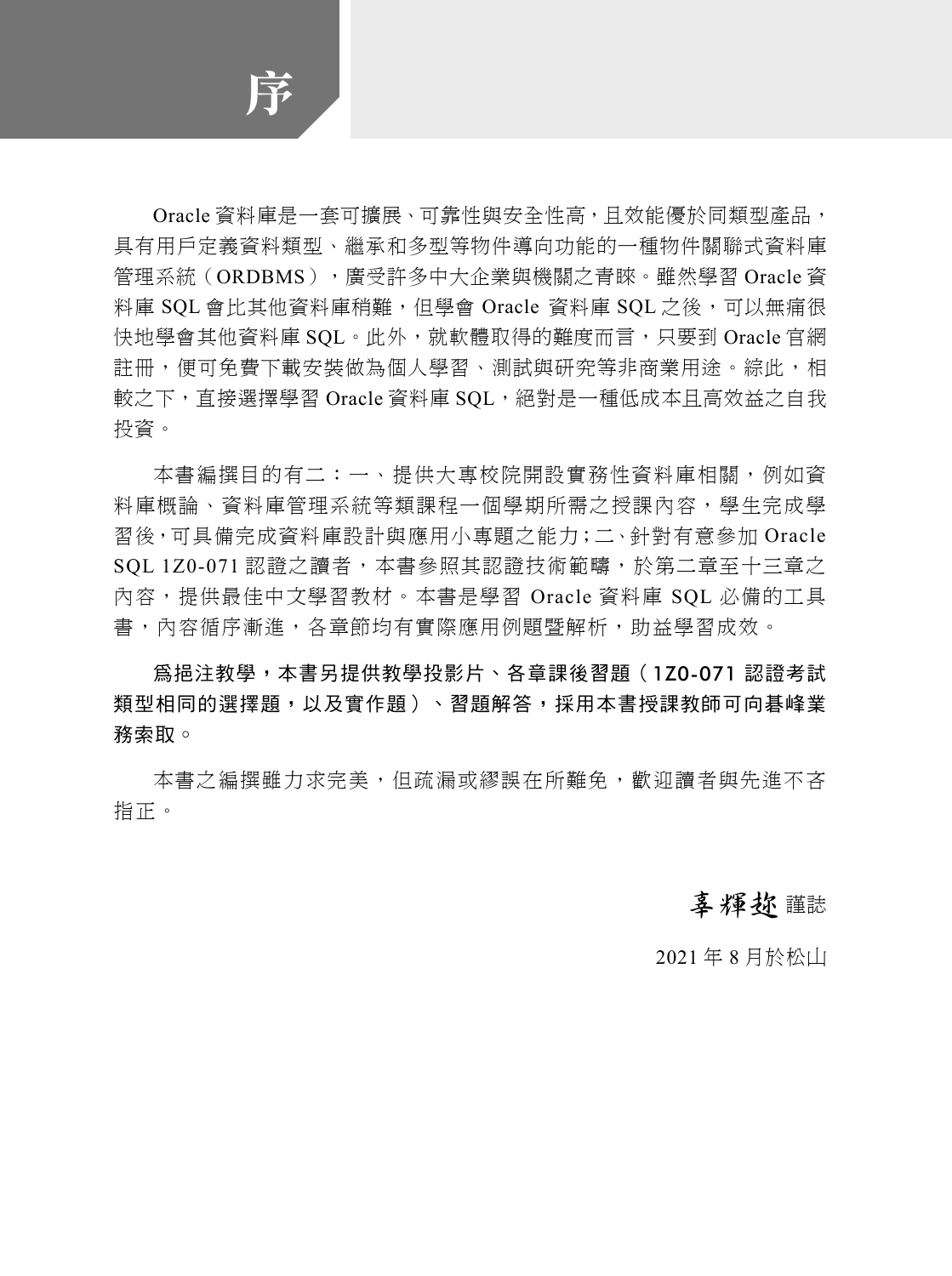# 縮小資料檢索範圍 與排序結果

CHAPTER **HAPTER** 

基於資料庫儲存的資料數量龐大,所以當用 SELECT 語句從資料庫 檢索資料時,必然想只撈到所要的資料就好了,此時須在 SELECT 語句 中使用 WHERE 子句,加入條件來縮小檢索範圍。另外,從資料庫撈取 資料之後,有時會想要把撈出來的資料列依照某個或某些資料欄位加以 排序,此時就須在 SELECT 語句中加上 ORDER BY 子句,排序檢索結果 之資料列。

本章首先介紹 WHERE 子句,接著介紹當 WHERE 子句的條件判斷式 遭遇空值(Null Value)之處理,以及如何在 WHERE 子句中用 LIKE 運算 符搜尋字串暨如何使用 ORDER BY 子句排序檢索資料列之規定。最後並 介紹 12c 及往後版本新增的 FETCH 子句,用以限制檢索返回資料列數量。

# **3.1** 使用 WHERE 子句縮小檢索範圍

## 一、WHERE 子句之格式

在 SELECT 命令中使用 WHERE 子句,加上條件過濾資料列,以縮 小檢索範圍,格式如下:

```
SELECT *|{[DISTINCT] 欄位 | 表達式 [別名],…}
```
FROM 資料表

[WHERE 條件];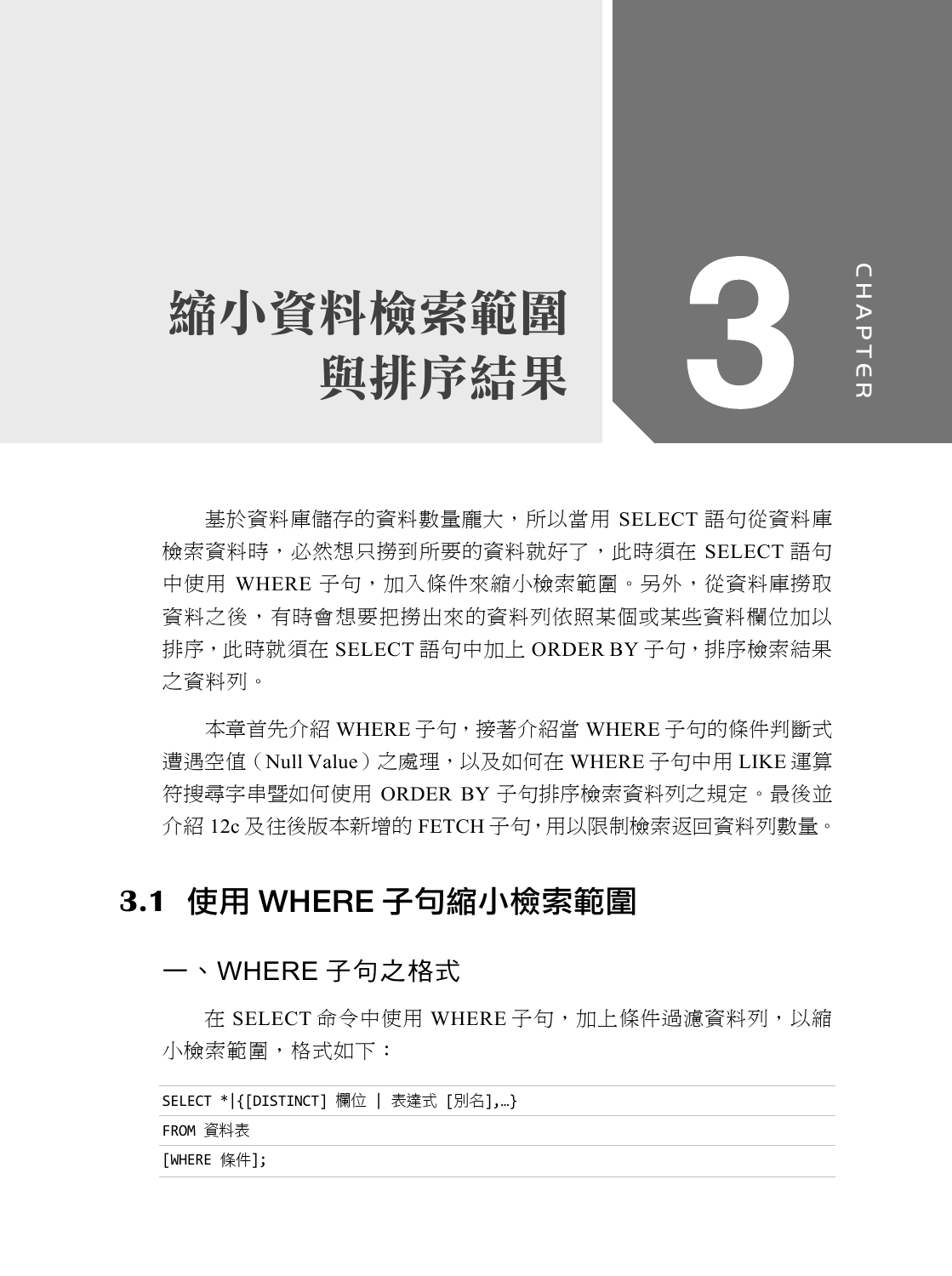說明:

- 1. WHERE 須寫在 FROM 之後。
- 2. 條件(Conditions):可由數個欄位、表達式、常數組成。如果是 複合條件,則條件與條件間須再用 AND(及)或 OR(或)等邏輯 運算符連結。
- 3. 條件式的運算結果為 TRUE、FALSE 或 UNKNOW。當條件運算結 果為 TRUE 時,對應的資料列就會被檢索。

## 二、條件運算式之比較運算符

WHERE 子句的條件式之比較運算符包括:等於(=)、大於(>)、 小於(<)、大於等於(>=)、不等於(<>)…等等,彙整如表 3.1。

| 運算符                         | 意義                       |
|-----------------------------|--------------------------|
| $=$                         | 等於                       |
| $\geq$                      | 大於                       |
| $>=$                        | 大於等於                     |
| $\,<\,$                     | 小於                       |
| $\leq$                      | 小於等於                     |
| $\mathbb{C}$                | 不等                       |
| BETWEEN A AND B             | >=A, 且 <= B(介於 A 與 B 之間) |
| $IN(\not\equiv \ntriangle)$ | 判斷是否符合集合內之值              |
| LIKE '字符樣式'                 | 判斷是否符合指定的字符樣式            |
| <b>IS NULL</b>              | 判斷是否為空值                  |

表 3.1 條件運算之比較運算符彙整表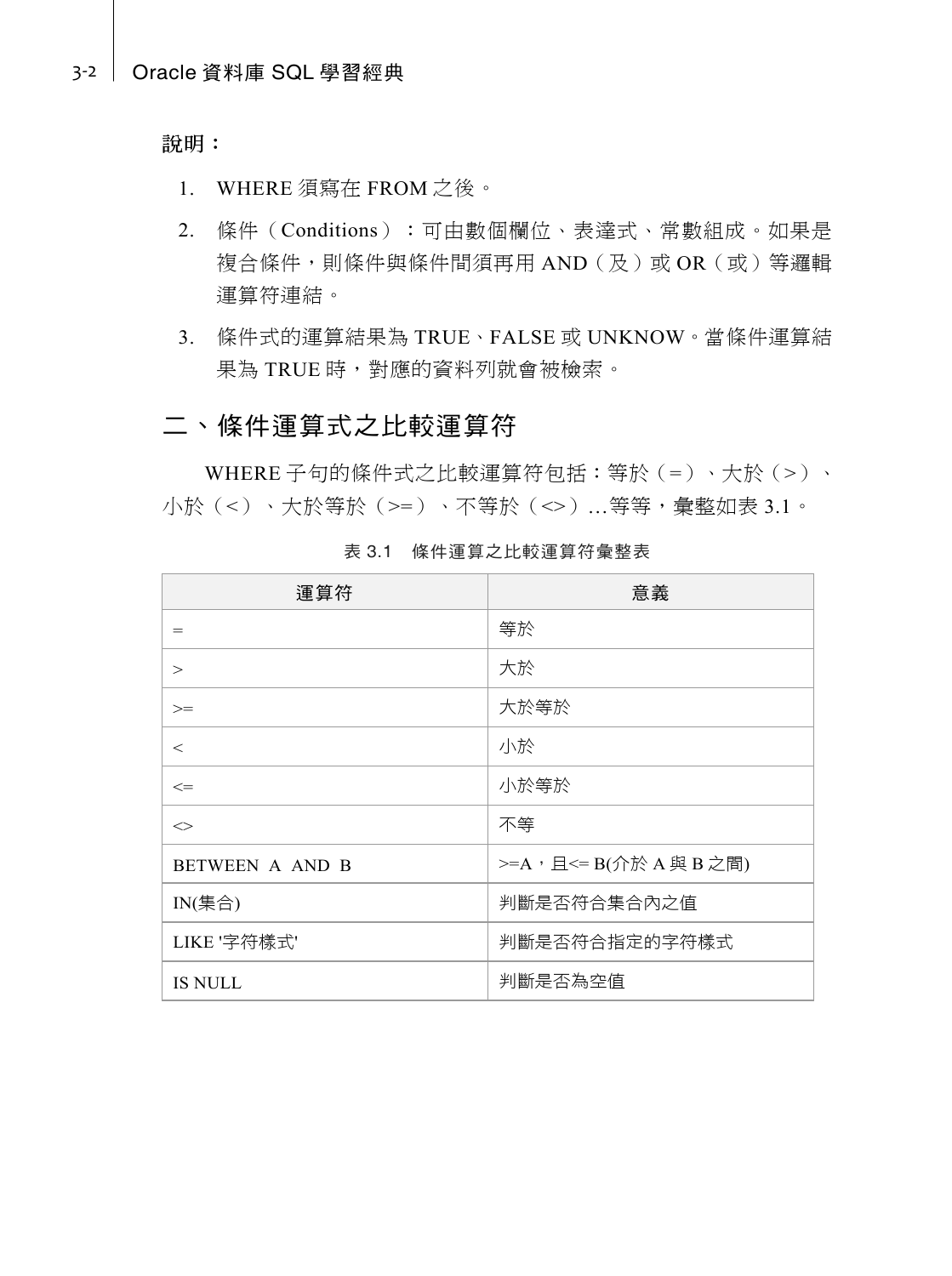**(■ 例題 3.1.1)** 在 HR 帳戶的 EMPLOYEES 資料表中,查詢西元 2003 年 6 月 17 日到職的員工之姓名及工作部門代碼。

解析:

1. SQL 語句:

| SELECT first name, last name, department id |
|---------------------------------------------|
| FROM employees                              |
| WHERE hire date= $'17$ -JUN-03';            |

2. 執行結果:

|          |      | $\frac{1}{2}$ FIRST_NAME $\frac{1}{2}$ LAST_NAME $\frac{1}{2}$ DEPARTMENT_ID |
|----------|------|------------------------------------------------------------------------------|
| l Steven | King |                                                                              |

說明:

1. 再次提醒,如果您安裝的資料庫內碼使用 UNICODE,請在進入 SQL Developer 或 SQL\*Plus 後執行下述命令,將連結期語言調整成英 文,如此才能順利和例題帳戶內含有西元日期之現有資料進行比 對。

ALTER SESSION SET NLS\_LANGUAGE=AMERICAN;

- 2. 員工到職日期存於 EMPLOYEES 資料表之 hire\_date 資料欄內。
- 3. 日期資料之預設儲存格式為 DD-MON-YY,即 2 位數之日期、月份 之 3 個英文字縮寫、2 位數之西元年。
- 4. 一般而言,單引號括著的是字串資料。在本例中,此字串資料恰為 儲存日期之預設格式,所以資料庫管理系統會自動把它轉換成日期 來和 hire\_date 欄位之資料進行比較。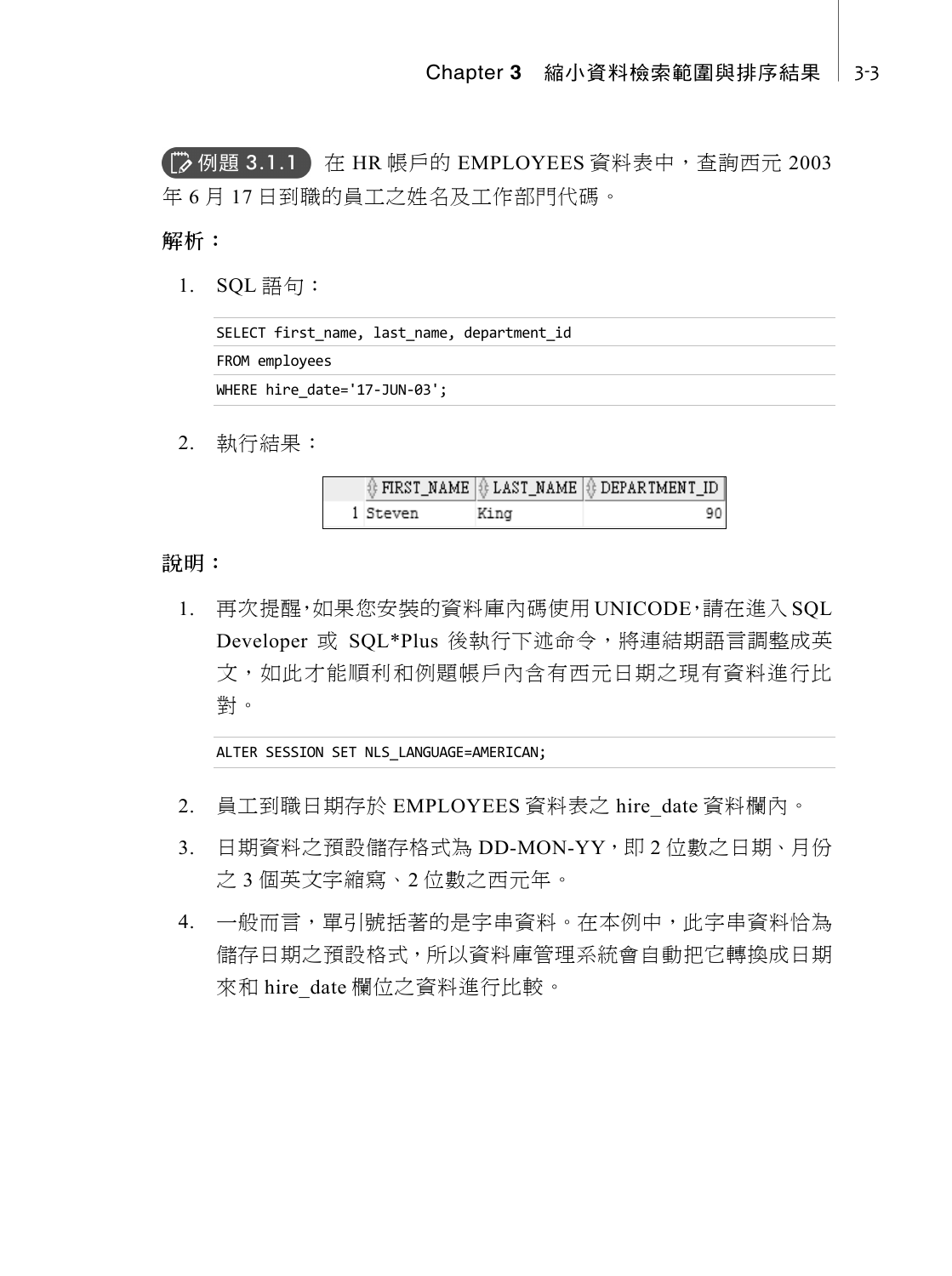【 2 例題 3.1.2 】在 HR 帳戶的 EMPLOYEES 資料表中,查詢薪水大於 等於 24,000 的員工姓名、工作部門代碼及到職日。

解析:

1. SQL 語句:

SELECT first\_name, last\_name, salary, department\_id, hire\_date FROM employees WHERE salary>=24000;

2. 執行結果:

|        |      |       | $\textcircled{\textcircled{\textcircled{\textcirc}}}$ FIRST_NAME $\textcircled{\textcircled{\textcircled{\textcirc}}}$ $\textcircled{\textcircled{\textcirc}}$ ALARY $\textcircled{\textcircled{\textcirc}}$ DEPARTMENT_ID $\textcircled{\textcircled{\textcirc}}$ HIRE_DATE $\textcircled{\textcirc}$ |             |
|--------|------|-------|--------------------------------------------------------------------------------------------------------------------------------------------------------------------------------------------------------------------------------------------------------------------------------------------------------|-------------|
| Steven | King | 24000 |                                                                                                                                                                                                                                                                                                        | 9017-JUN-03 |

【≫ 例題 3.1.3 】在 HR 帳戶的 EMPLOYEES 資料表中,查詢薪水介於 11,000 與 12,000 之間的員工姓名、工作部門代碼及到職日。

#### 解析:

1. SQL 語句:

```
SELECT first_name, last_name, salary, department_id, hire_date 
FROM employees 
WHERE salary BETWEEN 11000 AND 12000;
```
#### 2. 執行結果:

| ∯ FIRST_NAME | 非 LAST_NAME | SALARY | <b>₿ DEPARTMENT_ID   ₿ HIRE_DATE</b> |             |
|--------------|-------------|--------|--------------------------------------|-------------|
| 1 Den        | Raphaely    | 11000  |                                      | 3007-DEC-02 |
| 2 Alberto    | Errazuriz   | 12000  |                                      | 8010-MAR-05 |
| 3 Gerald     | Cambrault   | 11000  |                                      | 8015-0CT-07 |
| 4 Lisa       | Ozer        | 11500  |                                      | 8011-MAR-05 |
| 5 Ellen      | Abel        | 11000  |                                      | 8011-MAY-04 |
|              |             |        |                                      |             |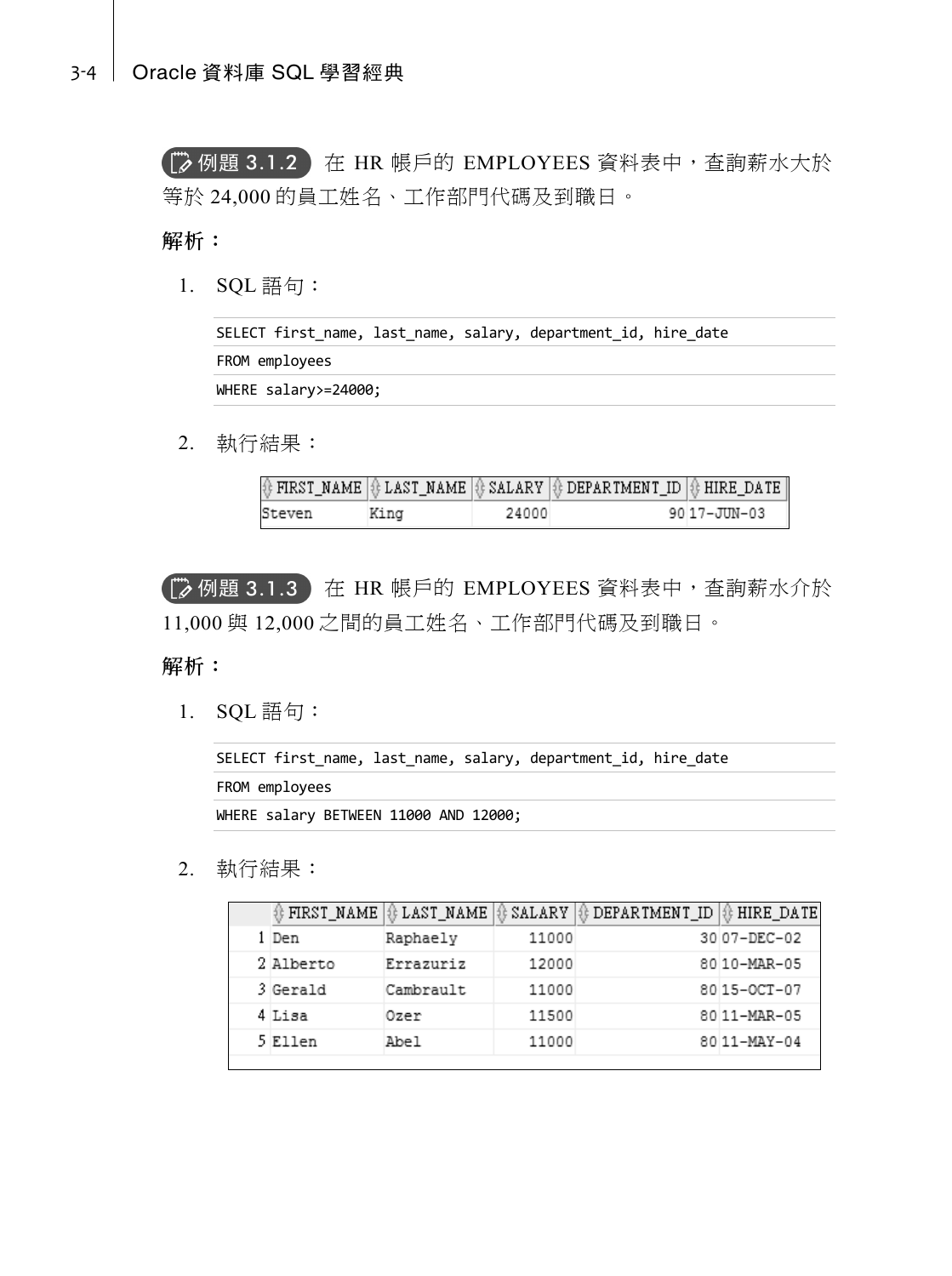說明:

- 1. 要查詢薪水介於 11000 與 12000 之間為複合條例。意即 salary>=11000 AND salary<=12000。
- 2. 此複合條件可簡化寫成:WHERE salary BETWEEN 11000 AND 12000。
- 3. BETWEEN 11000 AND 12000 中的 11000 為下界,12000 為上界。

【お例題 3.1.4 】在 HR 帳戶的 EMPLOYEES 資料表中,查詢主管的編 號為 101 或 114,日隸屬於 100 號或 110 號部門的員工之姓名、主管編號、 工作部門代碼及到職日。

解析:

本例示範多重查詢條件的組合應用情形。

1. SQL 語句:

```
SELECT first_name, last_name, manager_id, department_id, hire_date 
FROM employees 
WHERE manager_id IN(101,114) AND department_id IN (100,110);
```
2. 執行結果:

|           |           |     | $\textcircled{\scriptsize{*}}$ FIRST_NAME $\textcircled{\scriptsize{*}}$ LAST_NAME $\textcircled{\scriptsize{*}}$ MANAGER_ID $\textcircled{\scriptsize{*}}$ DEPARTMENT_ID $\textcircled{\scriptsize{*}}$ HIRE_DATE $\textcircled{\scriptsize{*}}$ |               |
|-----------|-----------|-----|---------------------------------------------------------------------------------------------------------------------------------------------------------------------------------------------------------------------------------------------------|---------------|
| 1 Nancy   | Greenberg | 101 |                                                                                                                                                                                                                                                   | 100 17-AUG-02 |
| 2 Shelley | Higgins   | 101 |                                                                                                                                                                                                                                                   | 11007-JUN-02  |

說明:

- 1. WHERE manager id IN(101,114)相當於 WHERE manager id=101 OR manager id=114。
- 2. 由於題目中兩個條件之關係為「且」,因此 WHERE 子句的寫法為:

WHERE manager id IN(101,114) AND department id IN (100,110)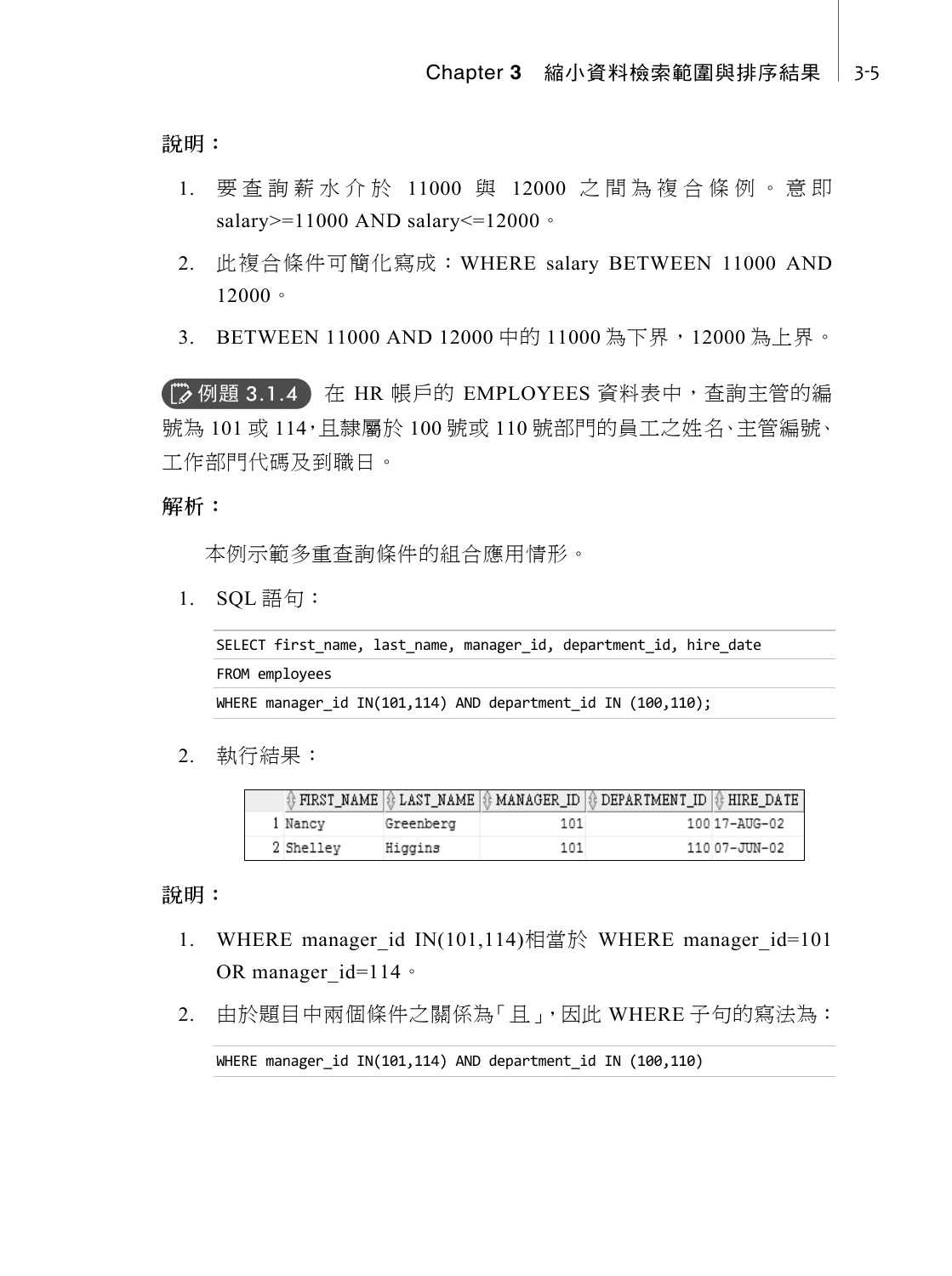#### 3-6 Oracle 資料庫 SQL 學習經典

**【 ② 例題 3.1.5 】**如下表 3.2 為 OE 帳戶 production information 表中的部 分資料,請問下述命令的執行結果為何?

SELECT product name, list price

FROM product information

WHERE (category\_id = 12 AND category\_id = 13) AND supplier\_id = 102088

| # PRODUCT NAME       | <b><i></i></b> ⊕ CATEGORY ID   ⊕ SUPPLIER ID |        |
|----------------------|----------------------------------------------|--------|
| 1 Compact 400/DQ     | 12                                           | 102088 |
| 2 Compact 400/LQ     | 12                                           | 102087 |
| 3 Industrial 600/DO  | 12                                           | 102088 |
| 4 Industrial 700/HD  | 12                                           | 102086 |
| 5 Inkjet B/6         | 12                                           | 102096 |
| 6 Inkjet C/4         | 12                                           | 102090 |
| 7 Inkjet C/8/HQ      | 12                                           | 102094 |
| 8 LaserPro 1200/8/BW | 12                                           | 102099 |
| 9 LaserPro 600/6/BW  | 12                                           | 102087 |
| 10 HD 10GB /I        | 13                                           | 102071 |
| 11 HD 10GB /R        | 13                                           | 102071 |
| 12 HD 10GB /S        | 13                                           | 102051 |

表 3.2 production\_information 表中的部分資料

解析:

整個 SQL 命令語法並沒有錯誤,但是因為資料中不會有類別編號 (CATEGORY ID)是 12,且又是 13 者,因此上述命令執行結果一定找不 到符合條件之資料,故無輸出。

# **3.2** 使用 LIKE 比較運算符及萬用字符

查詢字串資料時,您可能不總是知道要搜索的字符之精確值,此時 就可在 WHERE 子句的條件式中使用 Like 比較運算符來建構可包含任何 字符或數字之搜尋字串(以單引號括著)。Like 運算符使用「字符樣式 匹配(Character pattern -matching)」方式搜尋字串資料,被稱為「萬用 字符搜尋(Wildcard search)」模式,它可以使用下列 2 個萬用字符 (Wildcard)來建構搜尋字串,如表 3.3。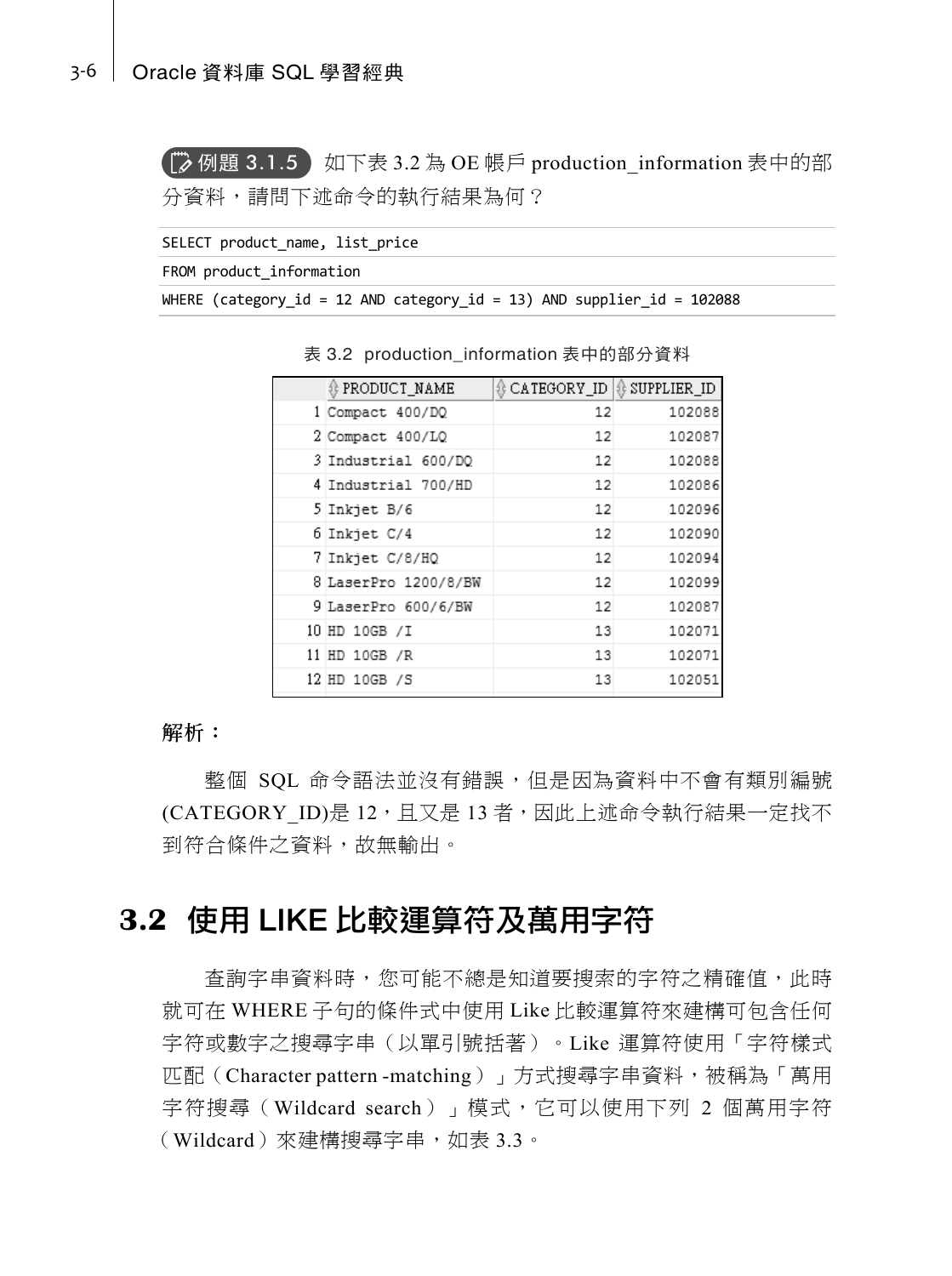表 3.3 LIKE 運算符的萬用字符

| 符號            | 說明                                             |
|---------------|------------------------------------------------|
| $\frac{0}{0}$ | 代表任何序列的零個或多個字符。<br>例如:'A%'表示 A 開頭的仟何字串。        |
|               | 代表仟何一個字符。<br>例如:'A9%'表示第二字符是 A,第三個字符是 9 的任合字串。 |

Like 運算符也可當為某些 BETWEEN 比較運算的簡化。例如要查詢 2002年間(1月至12月)到職的員工,原本用BETWEEN運算符的WHERE 子句須寫成: WHERE hire date BETWEEN '01-JAN-02' AND '31-DEC-02', 而如果用 Like 運算符, 則 WHRE 子句只要寫成: WHERE hire\_date LIKE '%02'。

完整 SQL 語句如下所示:

| SELECT first name, last name, department id, hire date |
|--------------------------------------------------------|
| FROM employees                                         |
| WHERE hire date like '%02';                            |

執行結果:

| # FIRST_NAME              | ₿ LAST_NAME | ₿ DEPARTMENT_ID   ₿ HIRE_DATE |
|---------------------------|-------------|-------------------------------|
| Nancy                     | Greenberg   |                               |
| )aniel<br>$\overline{2}$  | Faviet      |                               |
| 3 I I<br>)en              | Raphaely    | 3007-DEC-02                   |
| 4 Susan                   | Aavris      |                               |
| <sup>5</sup> Hermann Baer |             |                               |
| helley<br>6 S             | inggins     |                               |
| 7                         |             |                               |

例題 3.2.1 寫一 SQL 命令查詢 HR 帳戶 employees 資料表中,職務 名稱(job id)中有 CLERK 或 MAN,部門代碼(department id)為 30, 薪水(salary)大於 3000 的員工之編號、名字及薪資。

解析:

1. 本問題關鍵在於如何撰寫杳詢職務名稱中有 CLERK 或 MAN, 目 部門代碼為 30、薪水大於 3000 等比較條件。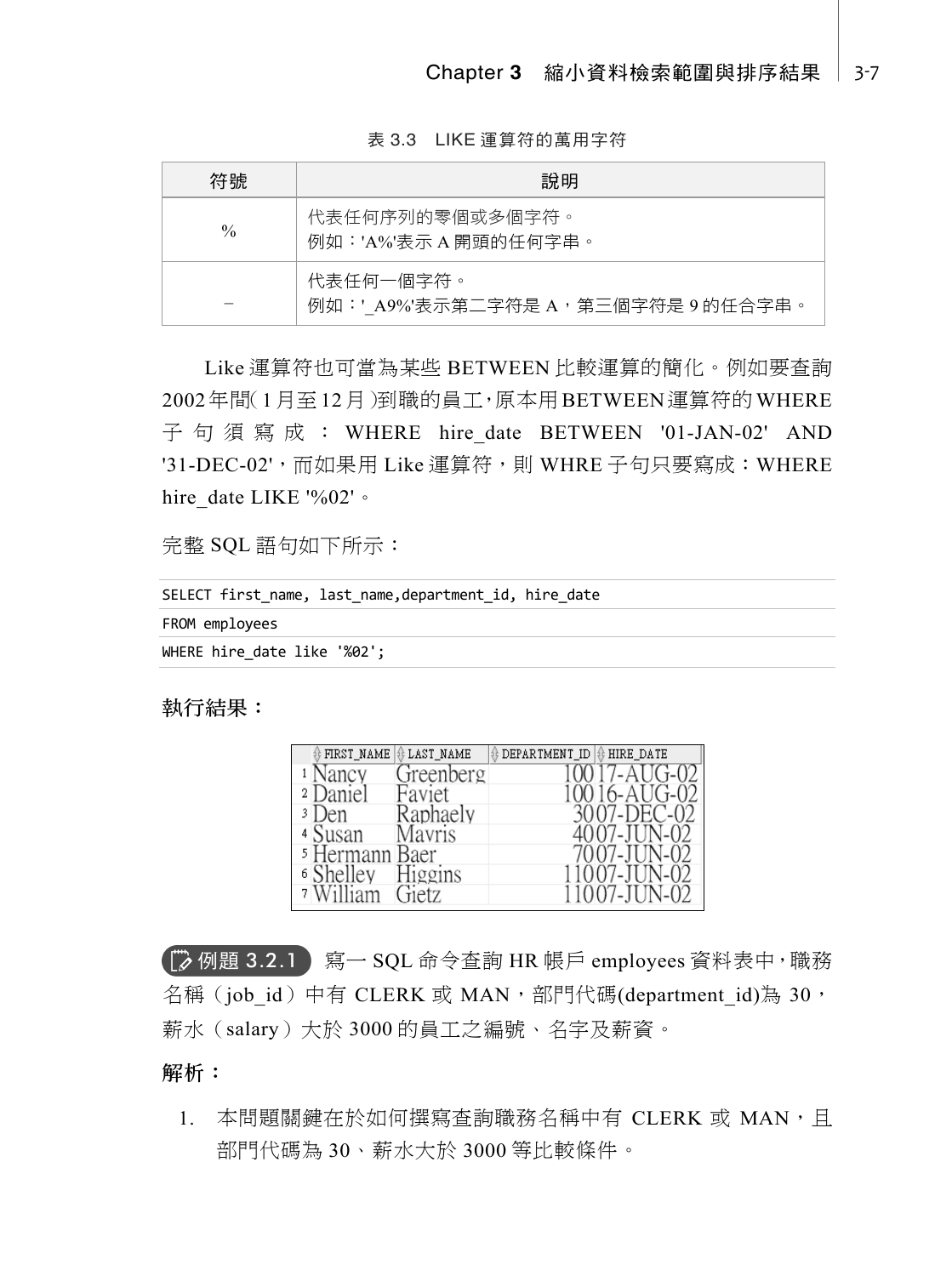#### 3-8 Oracle 資料庫 SQL 學習經典

2. 欲查詢職務名稱含有 CLERK 或 MAN 之資料,您可用 Like 運算符 加萬用字符%為之。例如: WHERE job id LIKE '%CLERK' OR job\_id LIKE '%MAN'

SQL 語句:

| SELECT employee id, first name, salary              |
|-----------------------------------------------------|
| FROM employees                                      |
| WHERE (job id LIKE '%MAN' OR job id LIKE '%CLERK' ) |
| AND department $id = 30$                            |
| AND salary $>$ 3000;                                |
|                                                     |

執行結果:

|   | ∯ EMPLOYEE_ID   ₿ FIRST_NAME   ₿ SALARY |               |       |
|---|-----------------------------------------|---------------|-------|
|   |                                         | 114 Den       | 11000 |
| 2 |                                         | 115 Alexander | 3100  |

在 LIKE 比較運算中, 如果想要把 '%' 及 ' ' 這兩個萬用字符當成一 般字符來搜索時,則須在 '%' 及''字符之前加上跳脫符號 ESCAPE。

【■ 例題 3.2.2 】在 HR 帳戶的 employees 資料表中, 查詢職務名稱中有 'SA\_' 之員工。

#### 解析:

- 1. 本例示範 SQL 語句的跳脫符號之定義與使用情形。
- 2. 本例之尋條件為 'SA',因''為 LIKE 運算符的控制字符,因此需 要在''之前使用跳脫字符。在本例中定義 \' 當為跳脫字符。

### SQL 語句:

| SELECT employee id, last name, job id  |  |
|----------------------------------------|--|
| FROM employees                         |  |
| WHERE job id LIKE '%SA\ %' ESCAPE '\'; |  |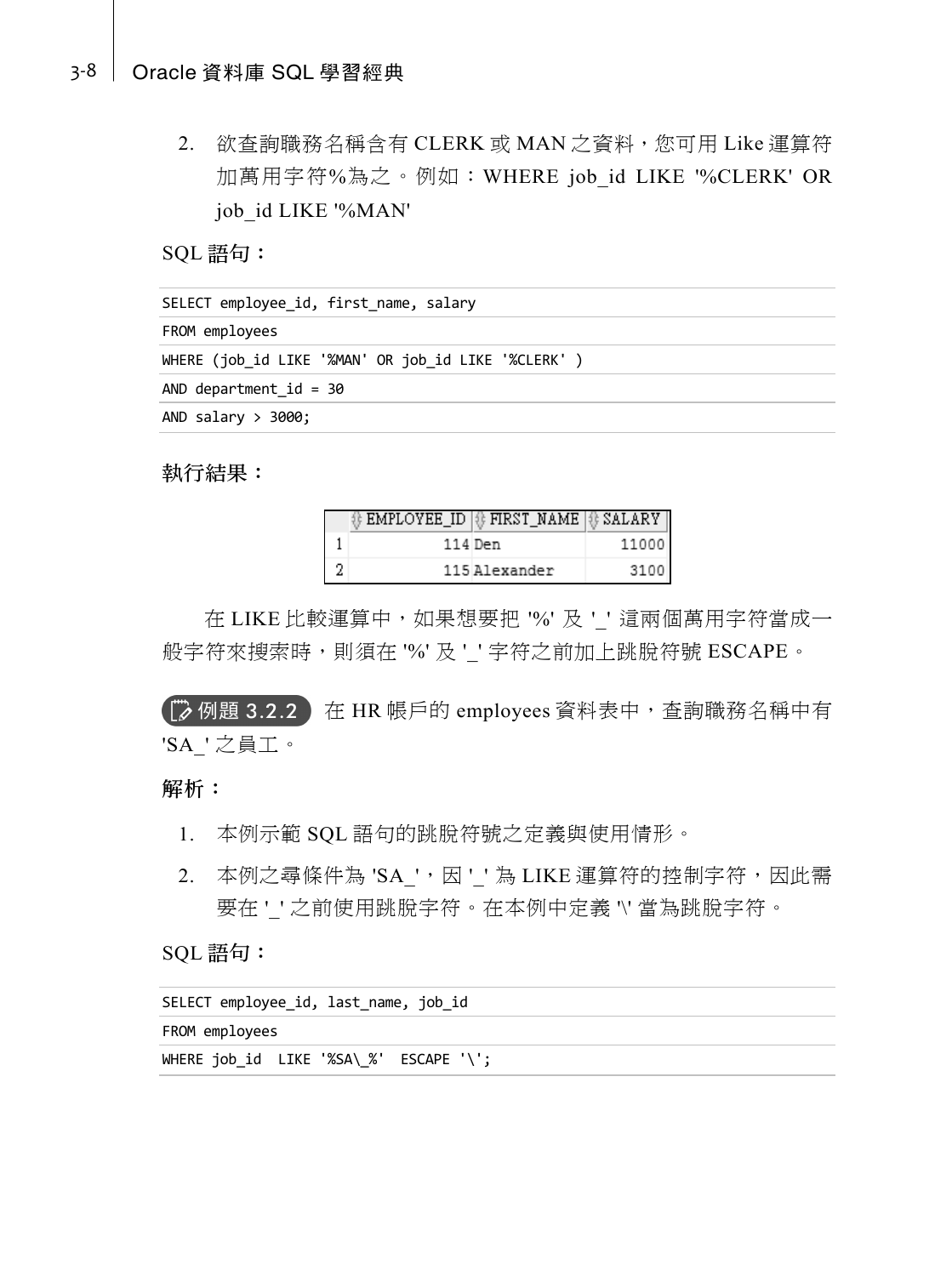執行結果:

|    | EMPLOYEE ID   & LAST NAME | JOB_ID |          |
|----|---------------------------|--------|----------|
| 1  | 45 Russell                |        |          |
| 2  | 46 Partners               |        |          |
| 3  | 47 Errazuriz              | SА     |          |
| 4  | 48 Cambrault              | SA     |          |
| 5  | 49 Zlotkey                | SА     |          |
| 6  | 50 Tucker                 |        | P<br>RF. |
| 7  | 1 Bernstein               | SΑ     |          |
| 8  | 52 Hall                   |        |          |
| 9  | 153 Olsen                 | SA     |          |
| 10 | 154 Cambrault             | SA     |          |
| 11 | 155 Tuvault               |        |          |
| 12 | 56 King                   |        |          |

# **3.3** 空值 NULL 之判斷

在關聯式資料庫的資料表中,如果欄位出現空值(NULL value), 表示該欄位的值可能為下述情況之一:(一)目前不知它的值(Unknown) 或,(二)未指派(Unassigned),或(三)沒有值(Unapplicable)。因此您 就不能在 WHERE 子句中用等號(=)來判斷某個欄位內容是否為空值。 判斷欄位內容是否為空值方法如下:

1. WHERE 欄位 IS NULL; 判斷欄位是否為空值?

2. WHERE 欄位 IS NOT NULL; 判斷欄位是否不為空值?

**■ 例題 3.3.1** 寫一 SQL 命令查詢 OE 帳戶 production information 資 料表中,哪些產品的定價(list price)漏填了。

#### 解析:

- 1. 本例題之關鍵在於如何判斷定價 (list price)欄位是否為空值?
- 2. 要判斷某欄位是否為空值須用:

where 欄位 is null;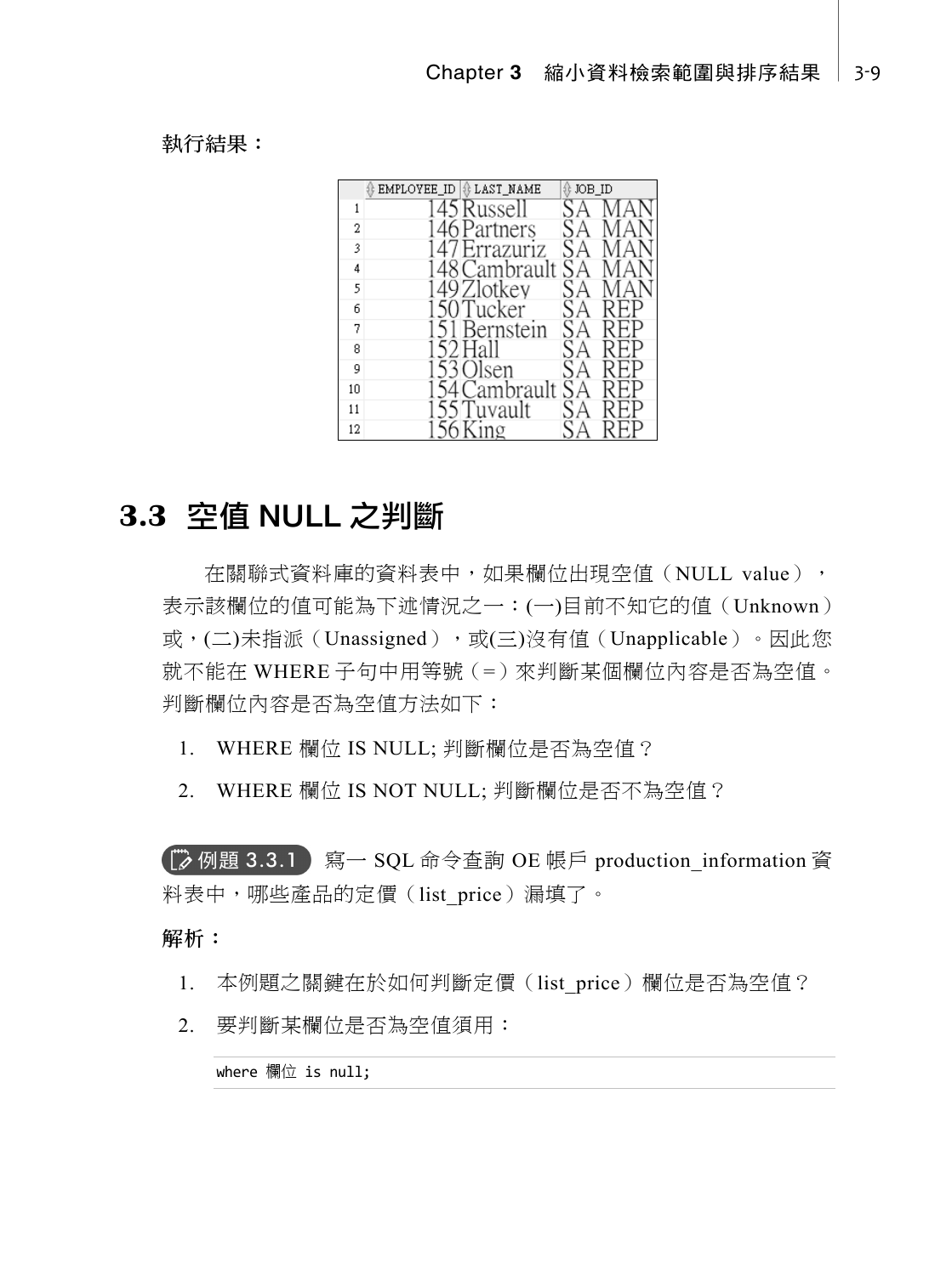#### 3-10 Oracle 資料庫 SQL 學習經典

而不能用

where 欄位 =  $null;$ 

SQL 語句:

| SELECT product name, list price |  |
|---------------------------------|--|
| FROM product information        |  |
| WHERE list price IS NULL;       |  |

執行結果:

| † PRODUCT_NAME   † LIST_PRICE |        |
|-------------------------------|--------|
| 1 HD 8GB /SI                  | (null) |
| 2 8MB Cache /NM               | (null) |

# **3.4** 在執行期間用連字符替代變數縮小檢索範圍

連字符&(Ampersand)替代變數並非標準 SQL 語句保留字,它是 Oracle SQLplus 與 SQL Develper 的特色之一,目的在增加 SQL 語句執行 時與用戶間的互動性,使用時須將連字符&加在要由鍵盤輸入的變數名稱 前即可,而此替代變數可用於欄位名稱、表格名稱或條件內容。

【|≫ 例題 3.4.1 】在查詢 HR 帳戶職務名稱中有 MAN 的員工之服務部門 代號與薪水值時,可由使用者從鍵盤鍵入查詢值。

SQL 語句:

| SELECT department id, employ FROM employees |
|---------------------------------------------|
| WHERE job id like '%MAN'                    |
| AND department $id = 8$ 部門代碼                |
| AND salary $> 8$ 薪水;                        |
|                                             |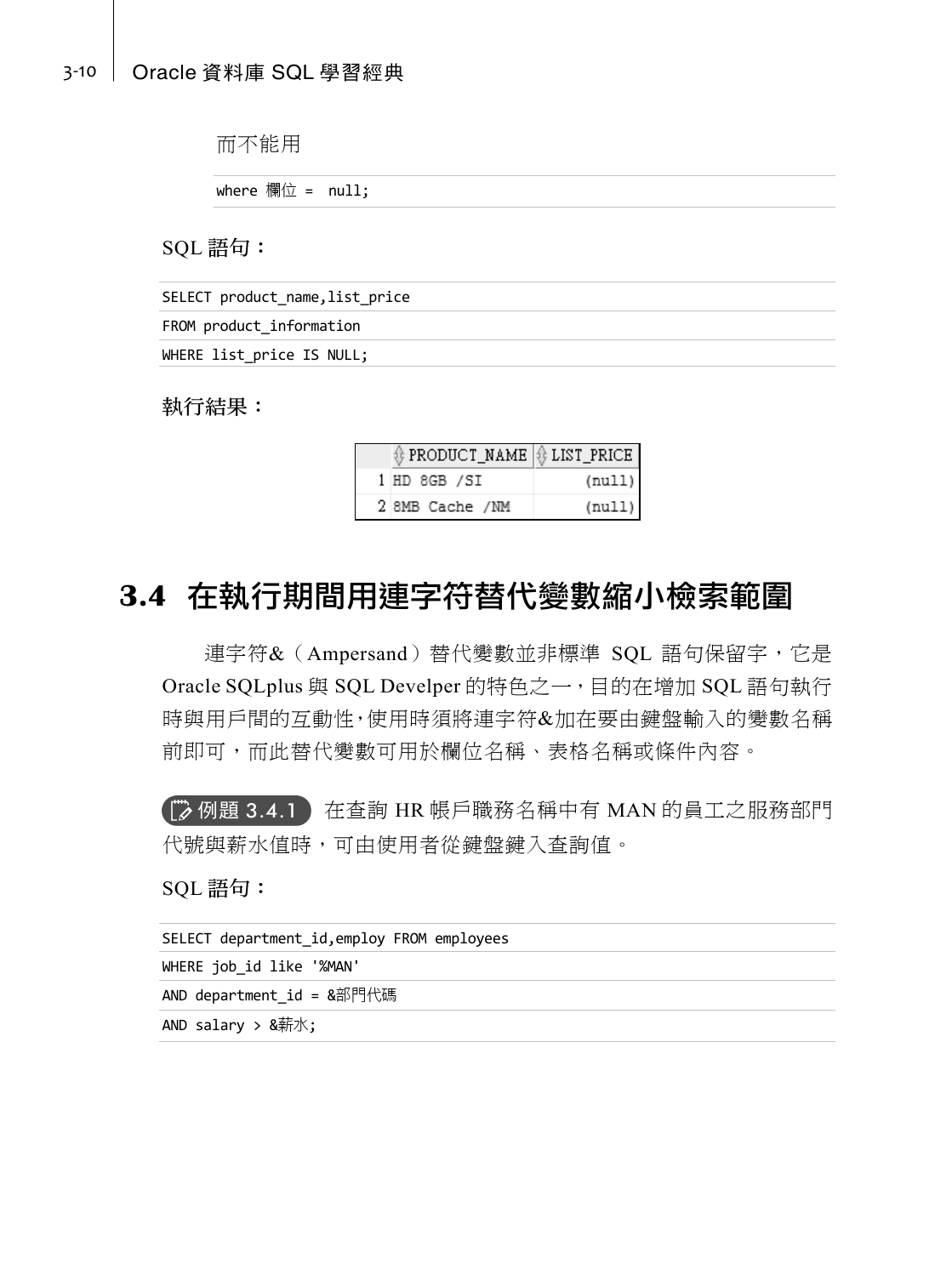解析:

1. 上述語句檢索條件中共使用二個連字符替代變數,第一個替代變數 是「部門名稱」,第二個替代變數是「薪水」。執行時會依序彈出 輸入視窗,如下:

| 輸入替代變數    | $\times$ | 輸入替代變數           |
|-----------|----------|------------------|
| 輸入部門代碼的值: |          | 輸入 薪水的值:         |
| 確定<br>取消  |          | 5000<br>確定<br>取消 |

2. 此處,依序在部門名稱鍵入 30, 在薪水值鍵入 5000, 則前述語句 就相當於:

```
SELECT department_id,employee_id, last_name,first_name, job_id, salary 
FROM employees 
WHERE job id like '%MAN' AND department id = 30 AND salary > 5000;
```
#### 執行結果:

找出部門 30,職務中有 MAN,薪水高於 5000 元之員工資料。

| D | ▶查詢結果 |  |                                                                               |                   |                           |  |       |                         |  |
|---|-------|--|-------------------------------------------------------------------------------|-------------------|---------------------------|--|-------|-------------------------|--|
|   |       |  | ■ ▲ ■ ■ ■ ■ SQL   所有擷取的資料列:1費時 0.001秒                                         |                   |                           |  |       |                         |  |
|   |       |  | $\frac{1}{2}$ DEPARTMENT_ID $\frac{1}{2}$ EMPLOYEE_ID $\frac{1}{2}$ LAST_NAME |                   | │ ∯ FIRST_NAME   ∯ JOB_ID |  |       | <b><i>ft SALARY</i></b> |  |
|   |       |  |                                                                               | '4 Raphae I y Den |                           |  | MAN 1 | 1(0(0))                 |  |

# **3.5** 排序檢索結果

## 一、排序語法及規則

在 SELECT 命令中使用 ORDER BY 子句來排序查詢所檢索之資料, 格式如下: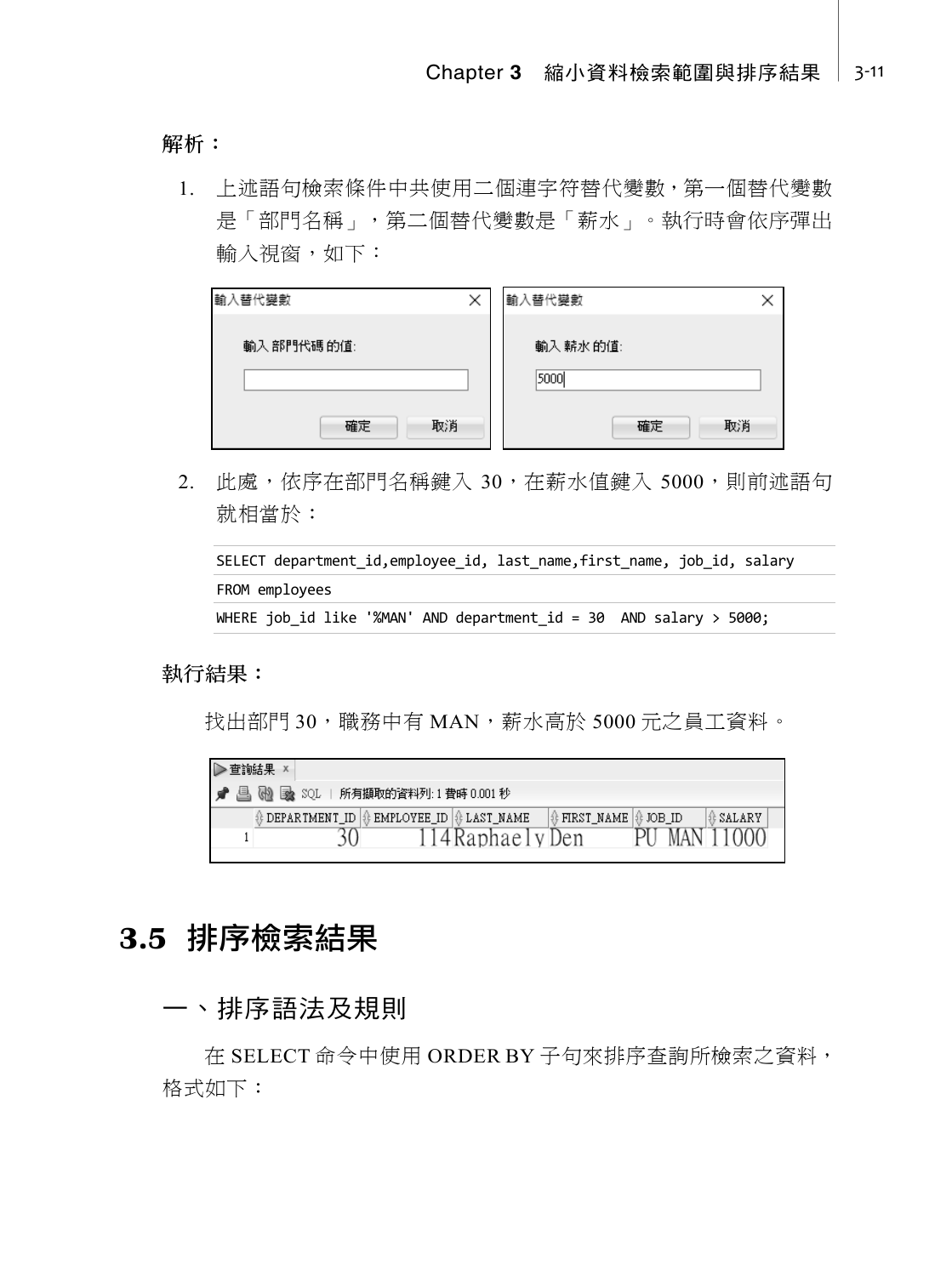```
SELECT *|{[DISTINCT] 欄位|表達式[別名],…} 
FROM 表格
[WHERE 條件] 
[ORDER BY {欄位, 表達式, 別名,欄位位置數字}[ASC|DESC]];
```
說明:

- 1. 排序依據可為欄位、欄位別名、表達式、或代表 SELECT 語句中欄 位位置之數字。
- 2. ASC 表升冪排序,DESC 表降冪排序,預設為升冪。
- 3. 對多個欄位排序時, 指定之升/降冪只派給鄰近的一個欄位, 其餘 欄位均為升冪。
- 4. ORDER BY 須寫在 SELECT 命令的最後面。

## 二、排序檢索結果綜合應用

**(■ 例題 3.5.1** 查詢 HR 帳戶 employees 資料表中, 薪資 >= 3000 的員 工之姓氏、薪資及到職日,並按薪資與年資升冪排序顯示。

#### 解析:

- 1. 本例之關鍵在於依薪資與年資升冪排序顯示。
- 2. 由於 order by 預設為升冪排序,因此用 order by salary 即可依薪資 升冪排序。
- 3. 由於到職日(hire date)離目前日期越近者(即 hire date 越大者), 表年資越淺,因此如要依年資由小而大排序,則 hire\_date 須用降 冪排序,即 order by hire\_date desc。

SQL 語句:

| SELECT last name, salary, hire date |  |
|-------------------------------------|--|
| FROM employees                      |  |
| WHERE salary $>=$ 3000              |  |
| ORDER BY salary, hire date DESC;    |  |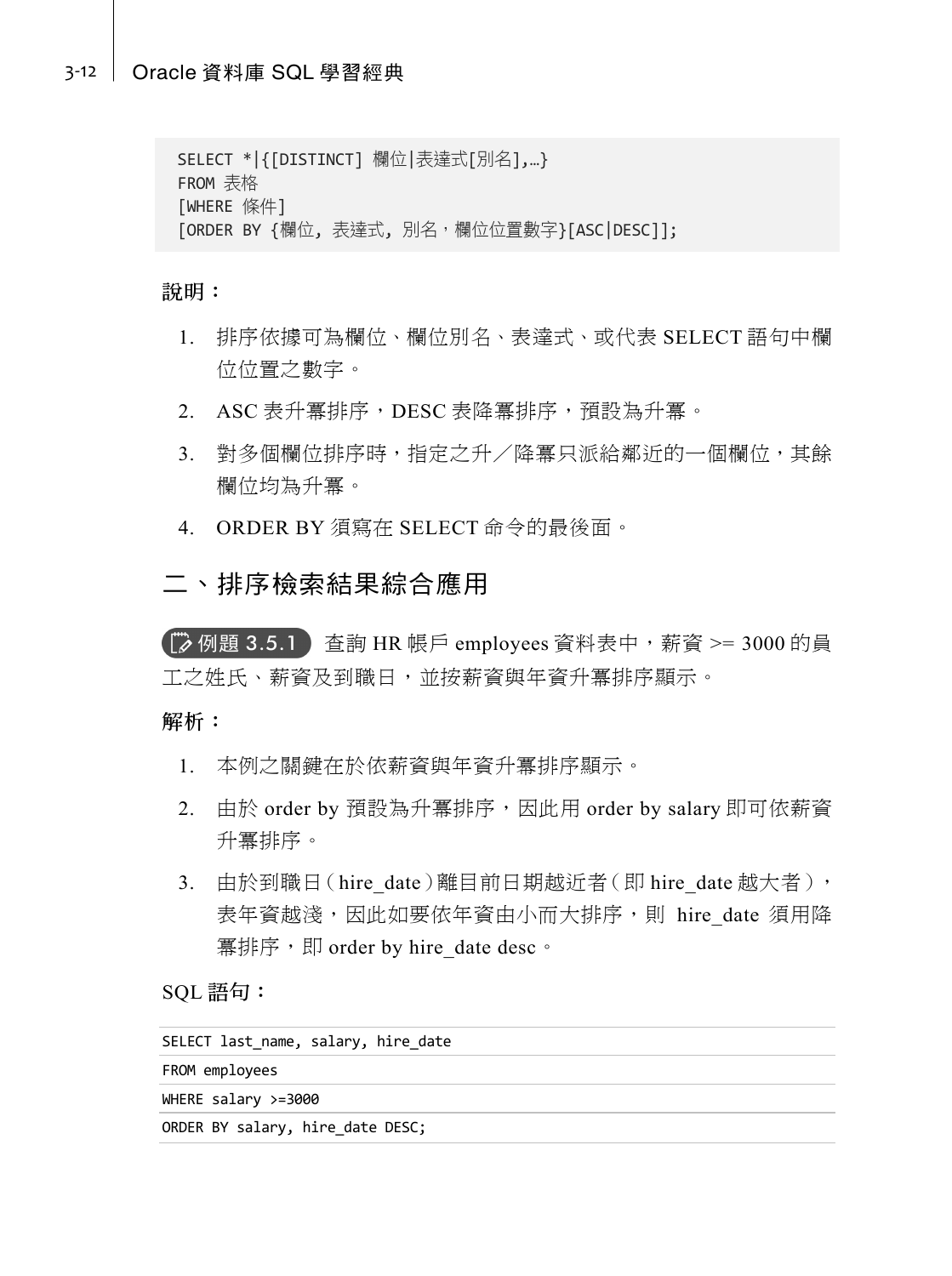或

| SELECT last name, salary, hire date |
|-------------------------------------|
| FROM employees                      |
| WHERE salary $>=$ 3000              |
| ORDER BY 2, 3 DESC;                 |
|                                     |

## 執行結果(部分):

| 非 LAST_NAME | \$ SALARY  \$ HIRE_DATE |
|-------------|-------------------------|
| 1 Cabrio    | 3000 07-FEB-07          |
| 2 Feeney    | 3000 23-MAY-06          |
| 3 Walsh     | 3100 24-APR-06          |
| 4 Fleaur    | 3100 23-FEB-06          |
| 5 Davies    | 3100 29-JAN-05          |

**■ 例題 3.5.2** 在 OE 帳戶 product\_information 資料表中,要對以下命 令的 lsit\_price - min\_price 值進行升冪排序時,可能之寫法為何?

SELECT product\_name, list\_price, min\_price, list\_price - min\_price Difference FROM product\_information

解析:

可能之寫法如下:

1. 在命令最後加入 ORDER BY 子句

ORDER BY list\_price - min\_price;

2. 使用欄位別名

ORDER BY Difference;

3. 使用欄位位置值

ORDER BY 4;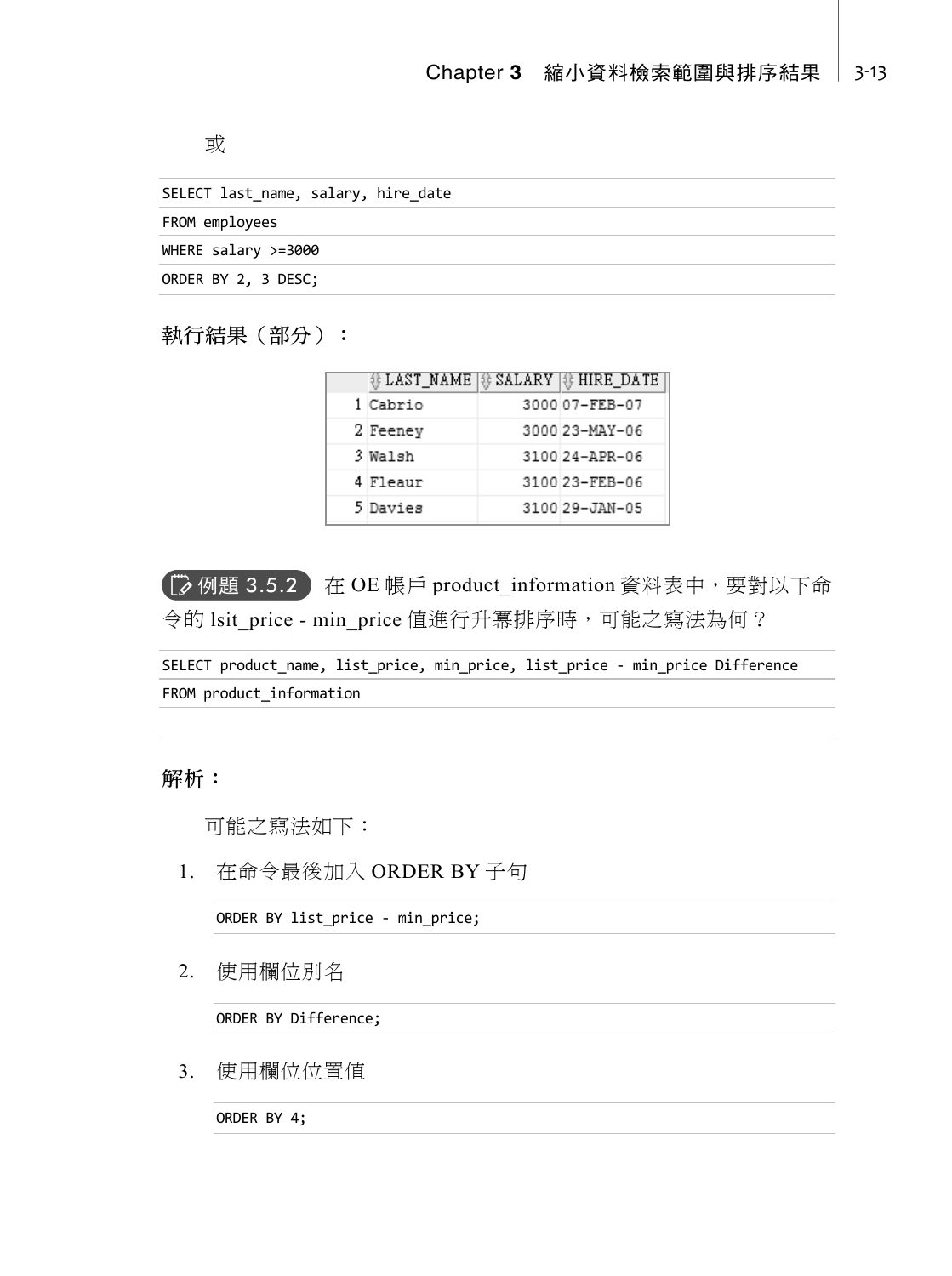( $\overline{\phantom{a}}$  例題 3.5.3 ) 在 HR 帳戶的 employees 資表中,執行下列命令,結果

為何?

SELECT first name, department id, salary

FROM employees

ORDER BY department id, first name, salary desc;

解析:

上述命令可查詢員工的名字、工作部門代碼及薪水。

1. 首先依部門代碼別,升冪排序。

2. 其次對部門相同員工,依名字升冪排序。

3. 最後再對部門相同、名字相同者,依薪水欄降冪排序。

執行結果(部分):

| ‡ FIRST_NAME | ∯ DEPARTMENT_ID   ∯ SALARY |      |
|--------------|----------------------------|------|
| 19 Girard    | 50                         | 2800 |
| 20 Hazel     | 50                         | 2200 |
| 21 Imene     | 50                         | 2700 |
| 22 James     | 50                         | 2500 |
| 23 James     | 50                         | 2400 |
| 24 Jason     | 50                         | 3300 |

 $\overline{\left(\mathbb{R}\right)}$  例題 3.5.4 在 HR 帳戶的 employees 資表中,找出公司最資深的前 6 名員工?

解析:

- 1. 此為 Top N 資料檢索問題,在 11g 暨以前版本可用每筆資料列的隱 藏欄位 ROWNUM 來處理。
- 2. 年資 = (目前日期-到職日)/365

(Sysdate-hire\_date)/365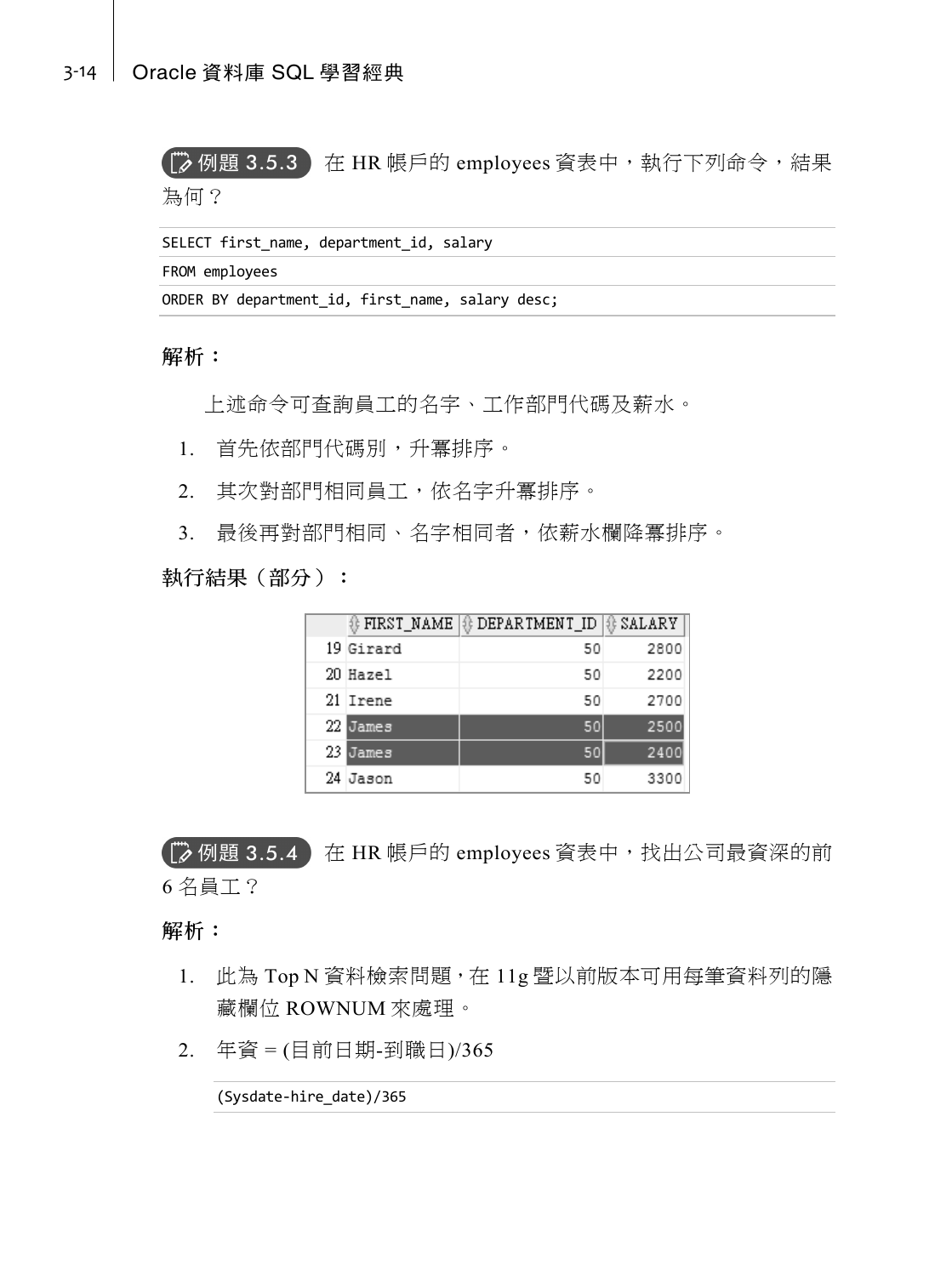3. 在完成檢索後,再用年資將資料排序,此時資料列的 ROWNUM 就 已經按所指定欄位的指定順序排序,因此只要以 WHERE 條件式過 濾取出所要資料筆數即達成要求。

SQL 語句:

SELECT \* FROM (



SELECT employee\_id,last\_name,first\_name, department\_id , (SYSDATE-hire\_date)/365 年資 FROM employees ORDER BY 5 DESC)

WHERE ROWNUM <= 6;

執行結果:

| EMPLOYEE_ID | LAST_NAME        | FIRST_NAME | DEPARTMENT_ID | 年資      |                                           |
|-------------|------------------|------------|---------------|---------|-------------------------------------------|
|             | De               | ex         |               |         |                                           |
|             | $\sqrt{3Mavr}$   |            |               |         | 144596651<br>4459665144596651             |
|             |                  | Wi<br>am   |               |         | 14596651445966514459665144596651446       |
|             | 5Higgins         | She<br>ev  |               |         | 1445966514459665144596651                 |
|             | 204 Baer         | Hermann    |               | 4459665 | 144596651<br>14459665<br>446              |
|             | $09$ Favi<br>e t | 1e         |               |         | !967884322678843226788432267884322<br>679 |

# **3.6** 限制檢索返回列數子句(本節適用 12c 暨往後版本)

Oracle 資料庫在 12c 暨往後版本的 SQL 中增設查詢輸出列數限制子 句(row limiting clause)FETCH,可用來解決前述的 TOP N 問題,其格 式如下:

[ OFFSET offset ROWS] FETCH NEXT|FIRST [ row\_count | percent PERCENT ] ROWS |ROW [ ONLY | WITH TIES ]

說明:

- 1. OFFSET 子句:指定在列限制開始前,要跳過的列數。OFFSET 子 句是選擇性的,如果不用,則偏移量為 0。偏移量必須是一個數值, 或是一個值為數值的運算式,規則如下:
	- 如果偏移量是負值,則視為 0。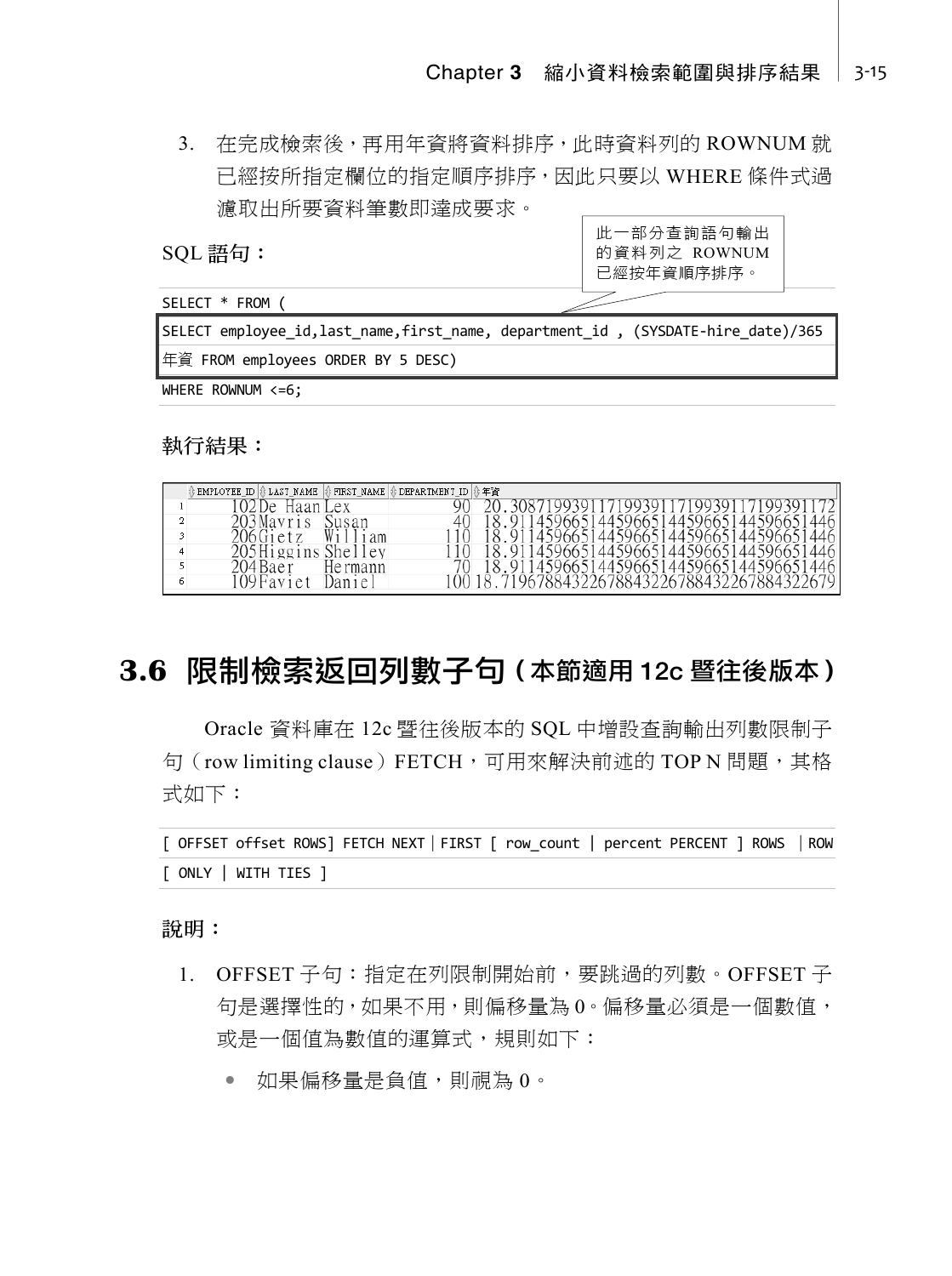#### 3-16 Oracle 資料庫 SQL 學習經典

- 如果偏移量為 NULL 或大於查詢返回的列數,則不返回任何 列。
- 如果偏移量包含小數,則小數被截斷。
- 2. FETCH 子句指定要返回的資料列數或百分比。後面接著 NEXT 或 是 FIRST 結果相同, 之後加上欲擷取的資料列數, 或是百分比數目 PERCENT。如下例:

【|"≫ 例題 3.6.1 】在 HR 帳戶,找出公司內薪水最高的前 3 名員工。

SQL 語句:

SELECT employee id ,last name,first name,job id,hire date,salary

FROM employees

ORDER BY salary DESC

FETCH FIRST 3 ROWS ONLY;

執行結果:

| EMPLOYEE ID # LAST NAME | $ \frac{1}{12} $ FIRST NAME $ \frac{1}{12} $ JOB ID |       | $\mathbb{N}$ <b>a</b> hire date | SALARY |
|-------------------------|-----------------------------------------------------|-------|---------------------------------|--------|
| $00$ King               |                                                     |       | Steven AD PRES 17-JUN-03 24000  |        |
| 101 Kochhar Neena       |                                                     | AD VP | $21 - SEP - 0517000$            |        |
| 102De Haan Lex          |                                                     | AD VP | 13 - JAN - 01 17000             |        |

**■ 例題 3.6.2** 在 HR 帳戶,找出公司內薪水最高的前 1%員工。

解析:

- 1. HR 的 employees 內共有 107 筆資料,1%是 1.07 筆資料。
- 2. 以百分比擷取,小數無條件進位為整數,因此取出 2 筆資料。

SQL 語句:

```
SELECT employee id, last name, first name, job id, hire date, salary
```
FROM employees

ORDER BY salary DESC

FETCH NEXT 1 PERCENT ROWS ONLY;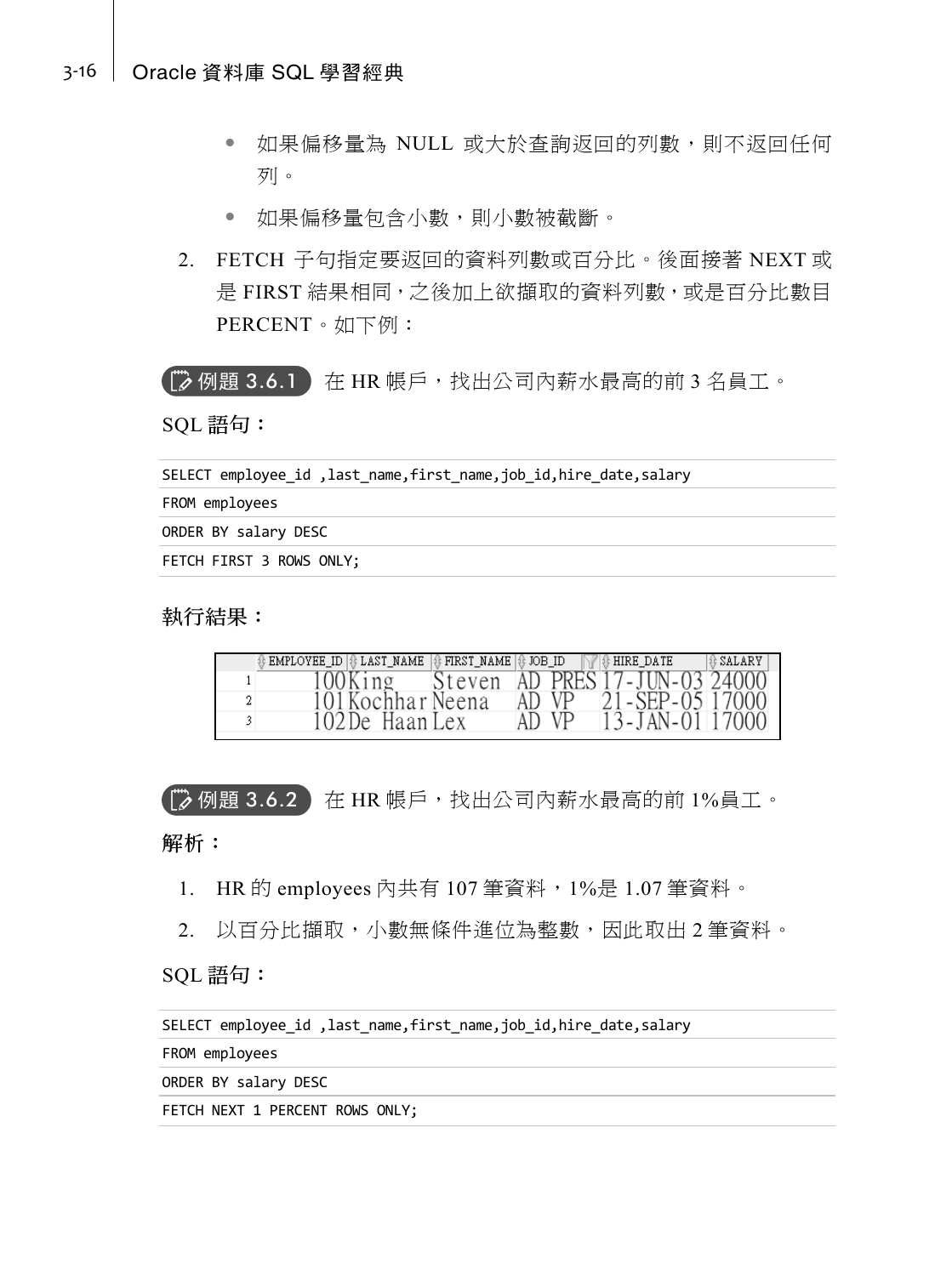執行結果:

| Steven AD PRES 17-JUN-03 24000<br>100King<br>21 - SEP - 05 17000<br>101 Kochhar Neena<br>AD VP |  | EMPLOYEE_ID  {} LAST_NAME | $ \text{\# FIRST NAME} $ to $\text{ID}$ |  | <b>E</b> HIRE DATE | <b>B</b> SALARY |
|------------------------------------------------------------------------------------------------|--|---------------------------|-----------------------------------------|--|--------------------|-----------------|
|                                                                                                |  |                           |                                         |  |                    |                 |
|                                                                                                |  |                           |                                         |  |                    |                 |

說明:

如果以 WITH TIES 代替 ONLY, 則子句前必須要有 ORDER BY 排 序子句, 且如果值相同者也會被取出。如下例:

(■ 例題 3.6.3 在 OE 帳戶,取出在手庫存量最多的前 10 筆商品。

解析:

1. 首先我們用 ONLY 子句,確實中檢索結果中擷取 10 在手庫存量最 多的前 10 筆商品, SQL 語句及結果如下:

SELECT product\_name, quantity\_on\_hand FROM inventories INNER JOIN product\_information USING(product\_id) ORDER BY quantity\_on\_hand DESC FETCH NEXT 10 ROWS ONLY;

| PRODUCT_NAME                             | <b>OUANTITY_ON_HAND</b> |
|------------------------------------------|-------------------------|
| УS                                       |                         |
| $\overline{2}$<br>VS                     |                         |
| $\overline{S}$<br><sup>3</sup> Screws    |                         |
| B <sub>2</sub><br><sup>4</sup> Screws    |                         |
| 5.<br><b>VS</b>                          |                         |
| 6                                        |                         |
| $\overline{7}$<br>MВ                     |                         |
| 8                                        |                         |
| 9                                        |                         |
| 16. S><br>$10$ Screws<br>$\leq$ S $\geq$ |                         |

2. 接著改用 WITH TIES 選項, 此時因第 11、12 筆資料之庫存量均為 273,此時也會一併被取出,其 SQL 語句及執行結果如下:

/\* 使用 WITH TIES 選項子句 \*/

SELECT product\_name,quantity\_on\_hand